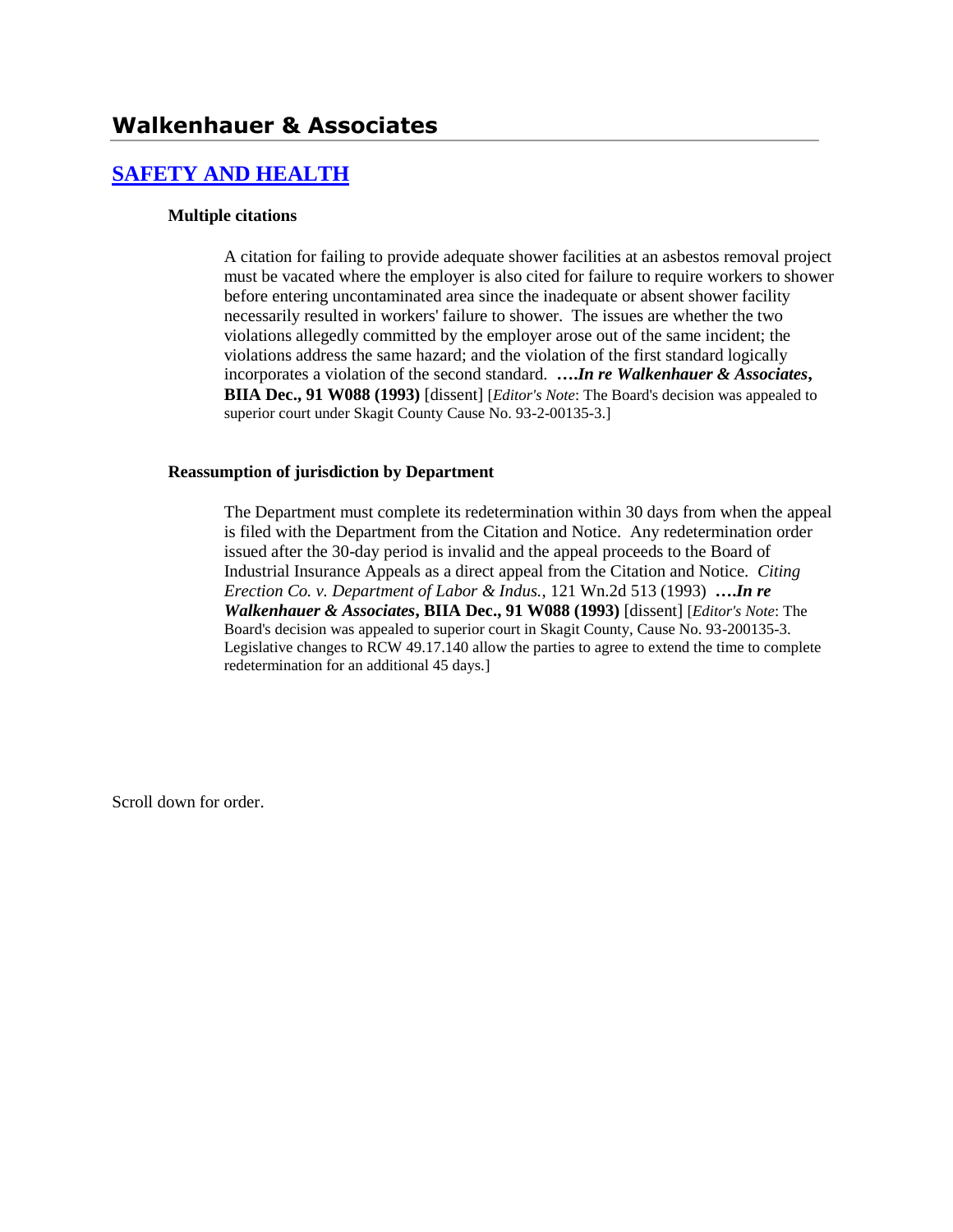### **BEFORE THE BOARD OF INDUSTRIAL INSURANCE APPEALS STATE OF WASHINGTON**

**)**

**IN RE: WALKENHAUER & ASSOCIATES INC.**

**) DOCKET NO. 91 W088**

### **CITATION & NOTICE NO. 111356275 ) DECISION AND ORDER**

APPEARANCES:

Employer, Walkenhauer & Associates, Inc., by Joseph H. Walkenhauer, President, and Porter Law Offices, by Frederick E. Porter, withdrawn, and Peters, Fowler, and Enslee, P.S., by Douglas E. Peters, withdrawn

Employees of Walkenhauer & Associates, Inc., by None

Department of Labor and Industries, by The Office of the Attorney General, per James M. Hawk, Assistant

This is an appeal filed by the employer, Walkenhauer & Associates, Inc., on September 9, 1991, from a Corrective Notice of Redetermination issued by the Department of Labor and Industries on August 27, 1991. The Corrective Notice of Redetermination affirmed in substance a Citation and Notice issued April 15, 1991, alleging primarily violations of Chapter 296-62 WAC, Safety Standards for Carcinogens. The violations included: (1) a grouped willful (as modified), proposed penalties \$14,000; (2) a grouped serious and a serious, proposed penalties \$1,000; and (3) four general, proposed penalties \$0. **AFFIRMED AS MODIFIED**

## **PROCEDURAL MATTERS.**

We deem this action to be a direct appeal from the Citation and Notice issued by the Department dated April 15, 1991. Our state's Supreme Court has established a mandatory jurisdictional requirement within which the Department must complete the redetermination process. The Erection Co. v. Dep't. Labor & Indus., 121 Wn.2d 513 (1993). The mandatory jurisdictional requirements established by the Court require that the Department complete its redetermination within thirty days from when the appeal is filed with the Department from the Citation and Notice. Any redetermination order issued after the thirty day period is invalid and the appeal proceeds to the Board of Industrial Insurance Appeals as a direct appeal from the Citation and Notice. So as to conform the alleged violations to the evidence, there being no showing of prejudice to the employer, we deem the

47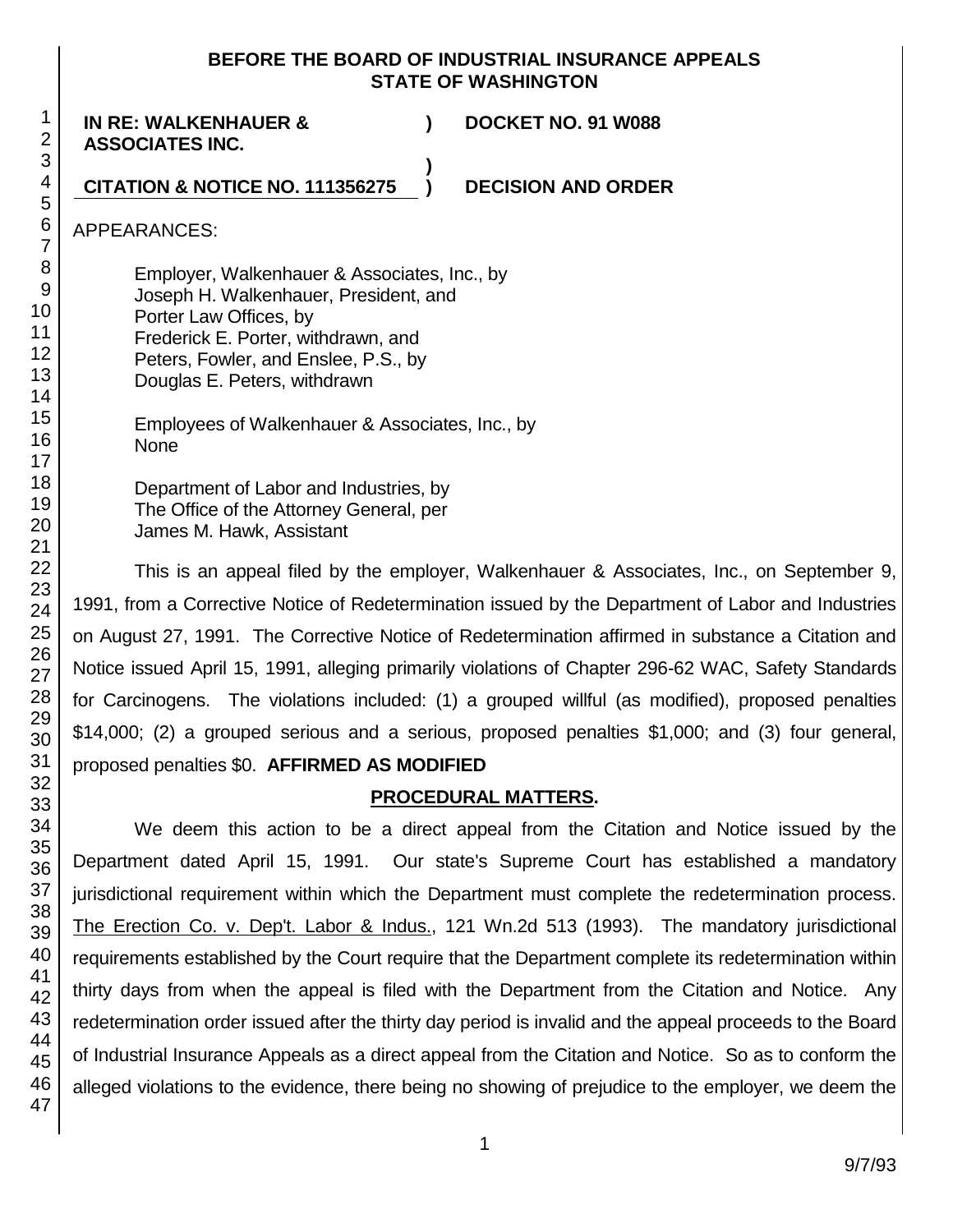Citation and Notice to be amended such that violation 01-1a, code violation WAC 296-62-07719(3)(a), is changed to code violation WAC 296-62-07719(2)(b) as per the Corrective Notice of Redetermination dated August 27, 1991. Similarly, violation 01-1b, WAC 296-62-07719(2)(b) is deemed changed to WAC 296-62-07719(3)(f)(iv). In re Jeld-Wen of Everett, BIIA Dec., 88 W144 (1990).

Pursuant to RCW 51.52.104 and RCW 51.52.106, this matter is before the Board for review and decision on a timely Petition for Review filed by the Department of Labor and Industries to a Proposed Decision and Order issued on March 29, 1993, in which the Department's Corrective Notice of Redetermination dated August 27, 1991 was affirmed as modified. Although affirmed as modified, the substance of the March 29, 1993 Proposed Decision and Order vacated all alleged violations except general violation WAC 296-62-07709(2)(a), with total penalty assessed reduced from \$15,000 to \$0.

The Board has reviewed the evidentiary rulings in the record of proceedings and finds that no prejudicial error was committed and said rulings are hereby affirmed.

Walkenhauer and Associates, Inc., a Yakima based corporation, is principally engaged in the business of removing asbestos, a known hazardous material and carcinogen. On January 19, 1991, Walkenhauer and Associates (hereafter Walkenhauer) was removing asbestos from a school boiler in Sedro Woolley, Washington when the Department of Labor and Industries conducted an inspection of Walkenhauer's work practices. Following the inspection, the Department cited Walkenhauer for ten alleged violations of Chapter 296-62 WAC, Safety Standards for Carcinogens.

Following a lengthy hearing, our industrial appeals judge affirmed a general violation of WAC 296-62-07709(2)(a), identified herein as 3-5 relating to the lack of initial personal air monitoring, but otherwise determined that the Department of Labor and Industries had not proven the remaining alleged safety violations. In large measure, we agree with the findings and conclusions of our judge. However, we disagree with our judge's proposed decision in that we find the Department has proven that Walkenhauer violated WAC 296-62-07719(2)(b) relating to shower facilities. In doing so, we affirm as a willful violation the safety violation identified herein as 1-1(a), code violation WAC 296-62- 07719(2)(b).

Robert Parker, Industrial Hygiene Region One Supervisor for the Department of Labor and Industries, testified to personally conducting the inspection of the Sedro Woolley operation on January 19, 1991. He concluded, after completing his walkthrough of the job, that Walkenhauer had an on-site decontamination facility that failed to incorporate the elements necessary for employees to fully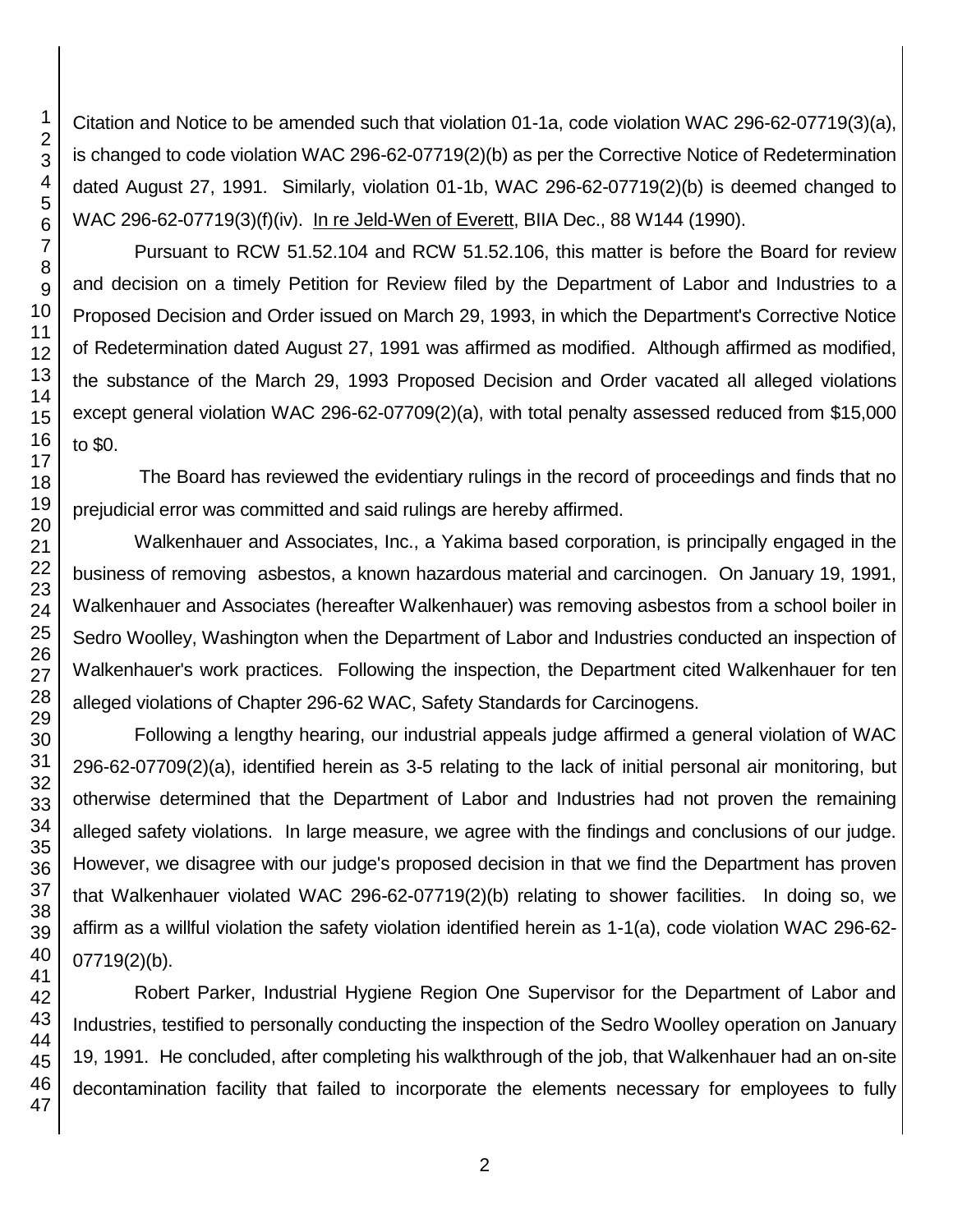shower prior to leaving the containment area. Although he admitted on cross-examination that he may have seen a white shower base in the decontamination area, on balance he was convinced that Walkenhauer did not have the facilities necessary for workers to shower and remove asbestos contamination before exiting.

Walkenhauer, through the presentation of its witnesses, came very close to admitting as much. Joseph Walkenhauer, the company president, insisted that the company had shower facilities in keeping with the WAC section at issue here, but nonetheless testified that the workers did not take showers as they left the containment facility. Instead, they wetted their heads with a bucket of water and wiped off with a wet rag before retiring to a nearby motel for complete showers. We regard this as highly indicative of inadequate shower facilities, but note it is but one element of the analysis. Mr. Walkenhauer also admitted that gross asbestos material, after being removed from the boiler and carefully double-bagged, was carried out of containment through the shower area. This created a situation in which the alleged shower area could have possibly become contaminated. Although the fact of contamination was never established, it points to a fundamental weakness in Walkenhauer's case. Either the shower area was just that, a shower area and used for that purpose, or it was a waste load-out area and used for that purpose. We are unable to see how it could be used for both and avoid the contamination that a proper decontamination facility is designed to prevent. Inasmuch as Mr. Walkenhauer testified that the area was used to carry out the gross asbestos material, we conclude that the area was principally a waste load-out area containing an incidental shower base and that Walkenhauer did not have a shower within the meaning of WAC 296-62-07719(3).

The Washington Administration Codes relating to safety standards for carcinogens were not written in the abstract. The fundamental reason for their promulgation was to protect workers from serious injury or death. RCW 49.17.010. Here, they were written to protect workers from inhalation of asbestos fibers. In this light, we note that the record contains much from Walkenhauer about a common sense application of rules and the difficulty in following the WAC sections to the letter. As an example, Walkenhauer cited WAC 296-62-07719(3)(f)(iv), which requires a worker, prior to exiting the containment area, to fully wet his face before removing his respirator. Walkenhauer states that, as a practical matter, it is impossible to accomplish this when wearing a full face respirator of the type used by Walkenhauer's employees because the respirator blocks the water's contact with the skin. The point is understood. However, common sense application of rules works both ways. In the present case, Walkenhauer allowed employees to leave the job site without the workers having showered and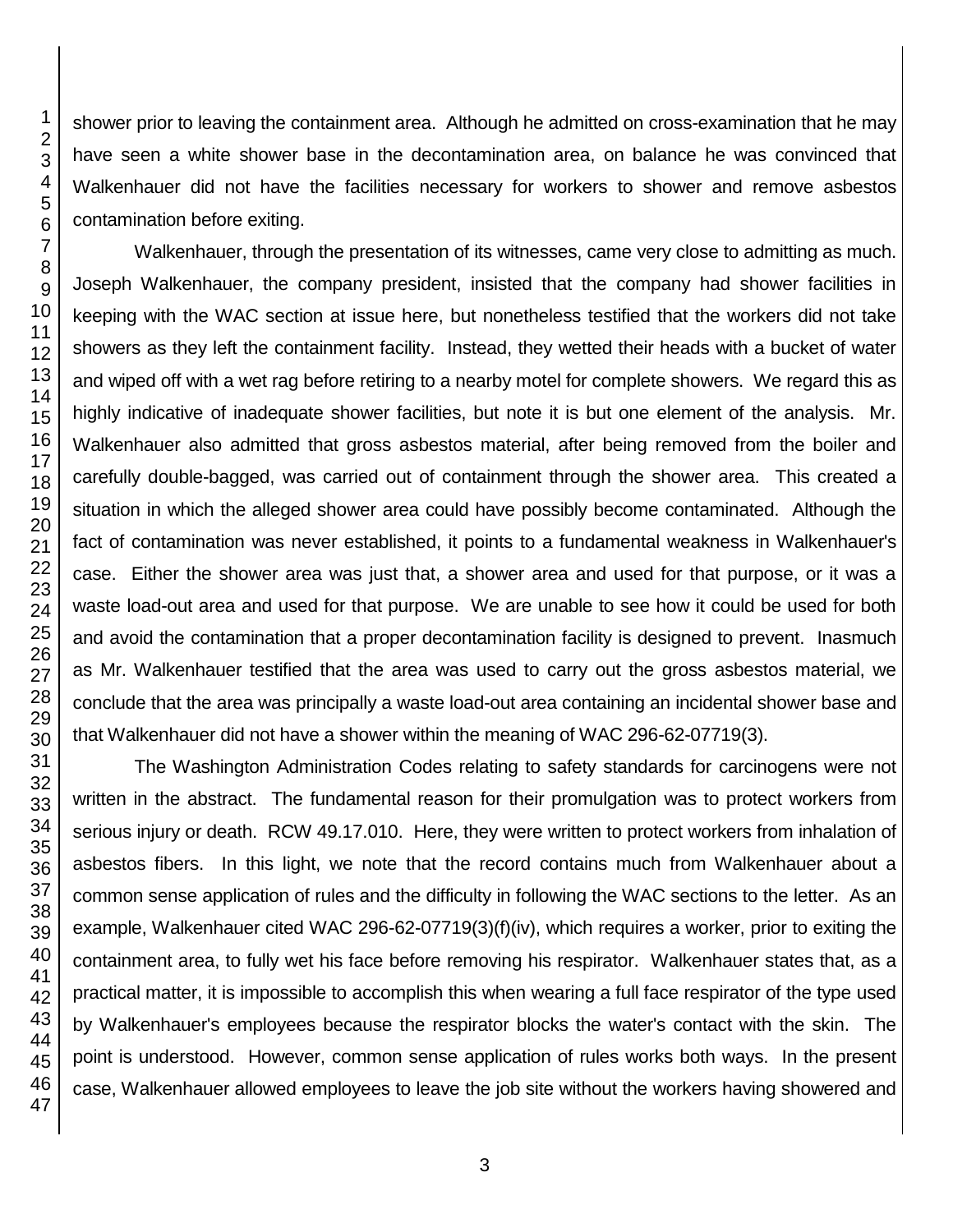without them having been fully decontaminated. The reasons offered were many: It was too cold; the workers didn't want to shower; one of the workers wasn't feeling well; it would have been, "cruel and unusual punishment". We wish to be clear; all of these reasons are categorically inadequate! If sufficient shower facilities do not exist for workers to decontaminate themselves, work should not begin. In plain language, the employees should not be allowed to enter the containment area if there is any question about their ability to decontaminate upon leaving. In this context, the employer has an affirmative obligation to reasonably anticipate which shower related provisions will be required when a worker, for whatever reason, eventually exits the containment area. We recognize that circumstances will vary from job to job. Clearly, the Washington Administrative Code provides a skeletal outline of what is required for shower facilities and should be

diligently adhered to with the overall emphasis of insuring the safety of the workplace and workers. For example, a particular job may require specific additional precautions like heat for the shower or for the clean room in order for workers to use them when it is cold. Another jobsite may require that mobile showers be brought in. Still another may require privacy screening, additional towels or perhaps greater quantities of hot water so that all workers, regardless of the order in which they leave containment, may completely shower. The objective is to ensure that workers leaving containment are fully decontaminated. In the case at hand, we are persuaded that adequate shower facilities could have been constructed or, in the alternative, mobile facilities brought to the job site such that workers could have showered, thus removing from that person the proven dangerous asbestos fibers. Walkenhauer's failure to have provided adequate shower facilities constitutes a willful violation of WAC 296-62-07719(2)(b).

We next address the question of whether Walkenhauer, having failed to provide shower facilities within the meaning of the above section, also violated WAC 296-62-07719(3)(f)(iv), which states, in relevant part, "The employer shall ensure that employees shower prior to entering the clean room." The Department alleges in violation 1-1(b) that Walkenhauer should be found to have violated this section inasmuch as it allowed workers to leave the containment area without showering. The Department cited Walkenhauer with two separate violations even though it recognized that no shower facilities were present and that it was thus impossible for employees to shower.

We begin our analysis with the general inquiry of whether alleged violation 1-1(b), the failure to require workers to shower before exiting containment, is duplicative of violation 1-1(a), the failure of Walkenhauer to provide shower facilities. If it is duplicative, it would appear that the second violation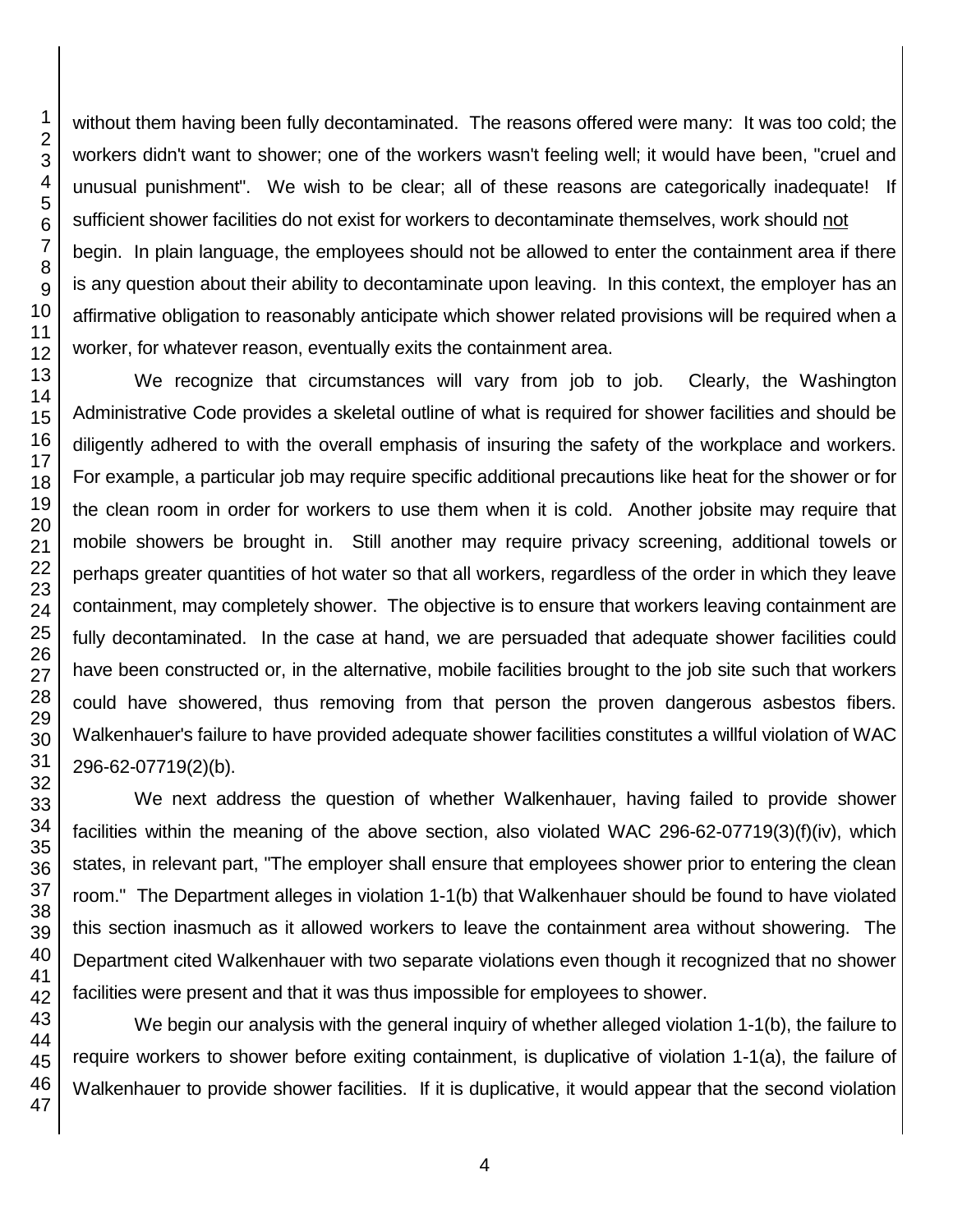is subsumed into the first. An employer charged with one violation referring to six standards may not properly be found to have committed six violations. Stepter Bros. Lathing, RevComm No. 666 (1974) 2 OSHC 1213.

It is useful to consider the problem from various perspectives to determine whether the second violation discussed herein is necessarily included in the first.

- Do the two violations allegedly committed by the employer arise out of the same incident?
- Do the violations address the same hazard?
- Does the violation of the first standard (adequate shower facilities) logically incorporate a violation of the second standard (failure of workers to shower upon leaving containment)? In other words, by violating the first standard will the second standard, by definition, be violated as well? Are the conditions that gave rise to multiple violations one and the same?

Considering the facts of the case, it appears that each of these questions may be answered in the affirmative. The decision by Walkenhauer to construct less than adequate shower facilities is the operative incident. With that incident, Walkenhauer simultaneously elected to 1) not provide adequate showers and 2) not require the workers to completely shower upon leaving the containment area inasmuch as adequate showers would not be available. Both of the alleged violations address the same hazard: workers leaving the containment area without being fully decontaminated. Assuming that employees do not bring personal shower facilities with them into the containment area, it follows that by violating the first standard a violation of the second standard must occur. The employees will leave containment without showering. Finally, the condition that gave rise to the first violation, lack of adequate showers, also caused the second, leaving without showering.

Although there appears to be no Washington case directly on point, other jurisdictions have addressed questions similar to the matter here. A citation alleging a violation for failure to guard a belt on an air compressor, which referred to the same hazard as an uncontested item from another citation, was vacated because both allegations charge the failure to prevent the same hazard. Turnbull Millwork Co., [RevComm 15047 (1977)] 6 OSHC 1148. Evidence that citations for two violations, spray painting cars in inadequately ventilated areas, required vacation of one violation for spraying cars outside of predetermined spraying area and affirmance of the other violation for failure to provide spraying area with adequate ventilation. Wolf Auto Sales, Inc., [RevCommJ No. 79-5420 (1981)] 9 OSHC 1947. An alleged violation that a portable dockplate was not flush with a truck bed was vacated as duplicative of a charge to secure dock plates during unloading. Lee Way Motor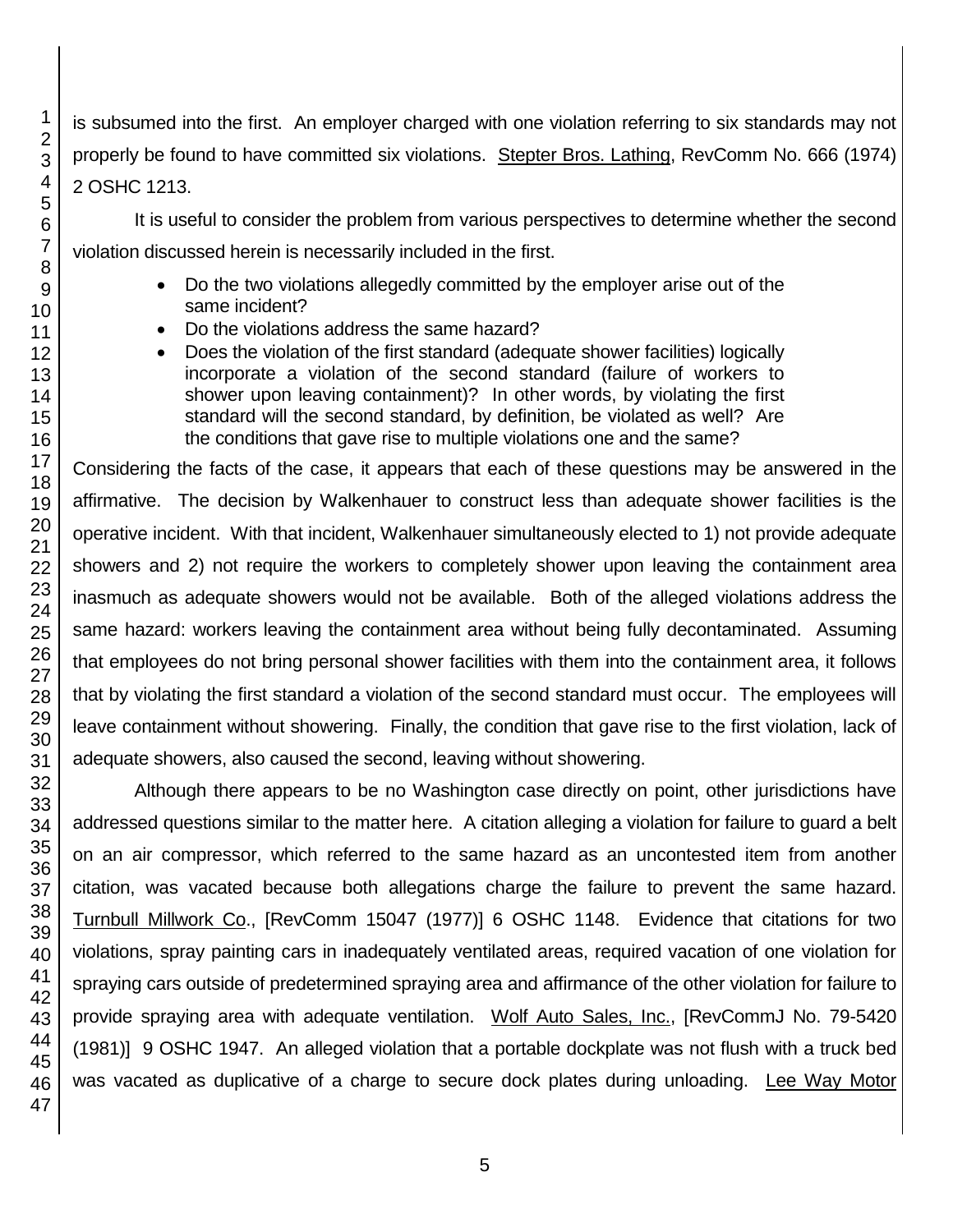Freight, Inc., [RevComm No. 10699 (1977)] 4 OSHC 1968. The failure to provide a ground for plugconnected equipment and the failure to provide a three-wire type extension cord for a portable electric tool must be combined into one violation. Bonneville Homes, [RevCommJ No. 5469 (1974)] 2 OSHC 3127.

After consideration of the above, we are persuaded that given the particular facts of this case the alleged violation 1-1(b) relating to the employees' failure to shower upon leaving the containment area, is incorporated into violation 1-1(a) and is, as a result, a duplicate violation that must be vacated. We also note that the Department of Labor and Industries has the burden of establishing all of the elements necessary to prove a violation of a cited standard. In re Savage Industries, Dckt. No. 86 W053 (May 9, 1988). Considering that, together with the entirety of the evidence and applicable WAC sections, we conclude that the Department has not proven the balance of the alleged violations and said violations will not be affirmed.

After consideration of the Proposed Decision and Order, the Petition for Review filed thereto, the Employer's Response to Petition for Review, and a careful review of the entire record before us, we make the following:

## **FINDINGS OF FACT**

1. On January 19, 1991, an unscheduled safety inspection by representatives of the

Department of Labor and Industries occurred at a work site of Walkenhauer & Associates, Inc., at Sedro Woolley Elementary School, 7th and Bennett Avenue, Sedro Woolley, Washington.

On April 15, 1991, the Department issued Citation and Notice No. 111356275, alleging grouped willful violations of WAC 296-62-07719(3)(a) and WAC 296-62-07719(2)(b); grouped serious violations of WAC 296-62- 07723(7) and WAC 296-62-07719(3)(g); a serious violation of WAC 296- 62-07715(3)(a); general violations of WAC 296-65-020(1)(e), WAC 296- 24-040(1)(a)(vi), and WAC 296-62-07709(2)(a); and which proposed a total penalty of \$16,500.

The employer received the Citation and Notice on April 17, 1991. A notice of appeal was filed on May 1, 1991. On May 17, 1991, the Department issued a Notice of Reassumption of Jurisdiction.

On August 27, 1991, the Department issued a Corrective Notice of Redetermination which modified the basis for the grouped willful violation from WAC 296-62-07719(3)(a) and WAC 296-62-07719(2)(b) to WAC 296-62-07719(2)(b) and WAC 296-62-07719(3)(f)(b),(sic) respectively; vacated WAC 296-62-07719(3)(g) and WAC 296-24-040(1)(a)(vi);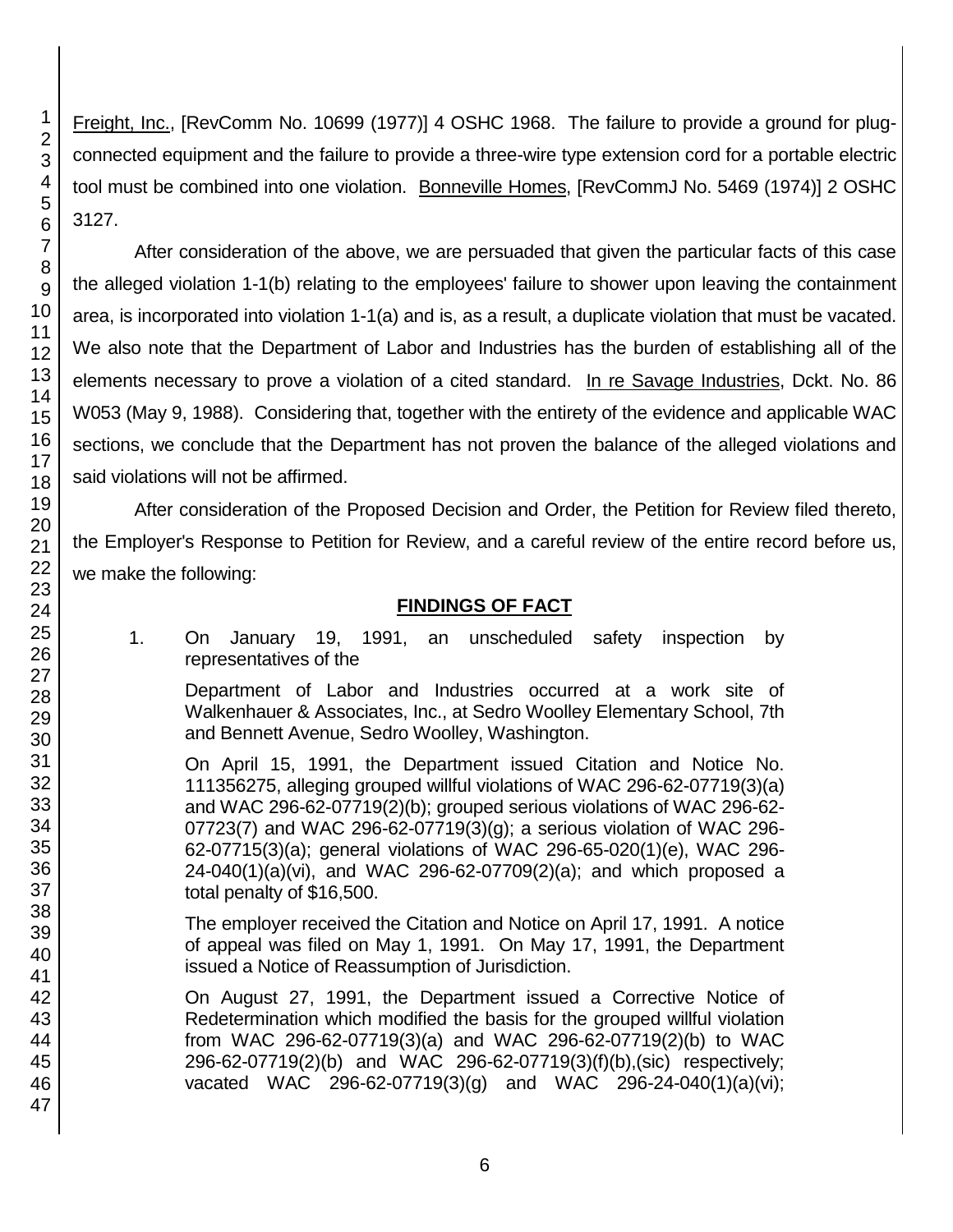modified the proposed total penalty from \$16,500 to \$15,000; and, affirmed the Citation and Notice as modified.

On September 5, 1991, the safety division of the Department received a notice of filing of appeal pursuant to the Washington Industrial Safety and Health Act from the Corrective Notice of Redetermination issued August 27, 1991. On September 6, 1991, the Department transmitted the file to the Board of Industrial Insurance Appeals. On September 9, 1991, the Board received the transmittal of the file from the safety division. The appeal was thereafter granted by the Board and assigned Docket No. 91 W088.

- 2. Walkenhauer & Associates, Inc. is a Washington corporation with a primary business office located in Yakima, Washington. The company was incorporated during 1990, and between 1978 and 1990 the business was operated as a proprietorship.
- 3. On January 19, 1991, the Department completed an inspection of the employer at a work site located at Sedro Woolley Elementary School.
- 4. On January 19, 1991, at the work site, the employer committed a general violation of applicable safety standards by failing to perform initial monitoring of employees expected to be exposed to airborne concentrations of asbestos fiber at the action level or excursion limit. Also on that date, the employer committed a willful violation of applicable safety standards by failing to provide adequate shower facilities so that workers could fully decontaminate prior to leaving the containment area.
- 5. On January 19, 1991, at that work site, the employer did not commit willful violations of applicable safety standards related to:
	- a. Failure to ensure workers showered upon exiting a regulated area.
- 6. On January 19, 1991, at that work site, the employer did not commit serious violations of applicable safety standards related to:
	- a. Failure to provide separate waste load-out area, and
	- b. Failure to utilize proper respirators during cleanup operation.
- 7. On January 19, 1991, at that work site, the employer did not commit general violations of applicable safety standards to:
	- a. Failure to report correct hours of abatement project,
	- b. Failure to provide representative air monitoring, and
	- c. Failure to provide adequate warning signs.

1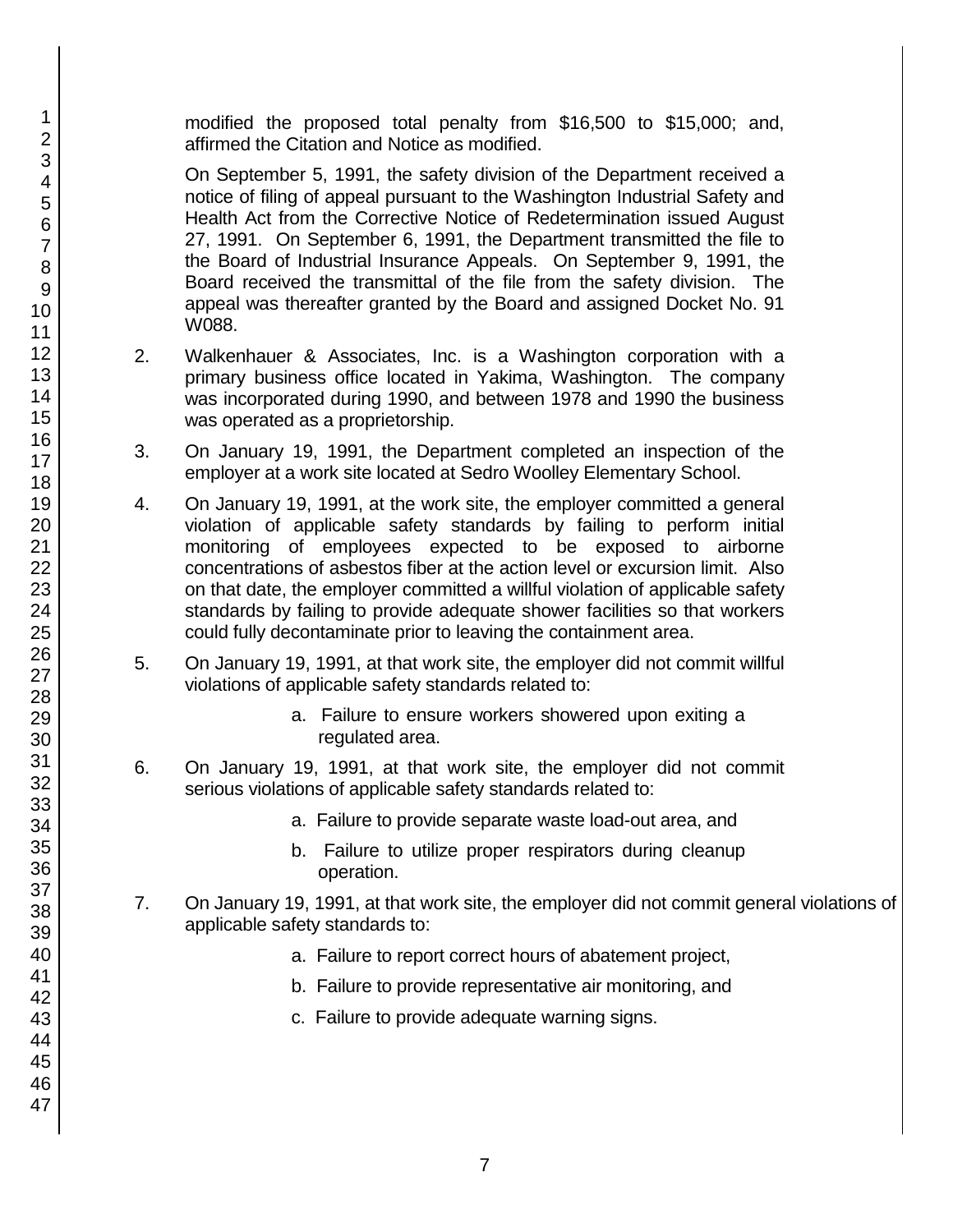|                                                    | <b>CONCLUSIONS OF LAW</b>                                                                                                                                                                                                                                                                                              |
|----------------------------------------------------|------------------------------------------------------------------------------------------------------------------------------------------------------------------------------------------------------------------------------------------------------------------------------------------------------------------------|
| 1 <sub>1</sub>                                     | The Board of Industrial Insurance Appeals has jurisdiction of the parties<br>and subject matter to this appeal, this appeal being a direct appeal from<br>the Citation and Notice No. 111356275, dated April 15, 1991.                                                                                                 |
| 2.                                                 | On January 19, 1991, the employer did commit a general violation of WAC<br>296-62-07709(2)(a). The appropriate penalty for this violation is \$0.                                                                                                                                                                      |
| 3.                                                 | On January 19, 1991, the employer did commit a willful violation of WAC<br>296-62-07719(2)(b) for failing to provide shower facilities which complied<br>with WAC 296-24-12009(3). The appropriate penalty for this violation is<br>\$14,000.00.                                                                       |
| 4.                                                 | On January 19, 1991, the employer did not commit a willful violation of<br>WAC 296-62-07719(3)(f)(iv).                                                                                                                                                                                                                 |
| 5.                                                 | On January 19, 1991, the employer did not commit serious violations of:                                                                                                                                                                                                                                                |
|                                                    | a. WAC 296-62-07723(7), and                                                                                                                                                                                                                                                                                            |
|                                                    | b. WAC 296-62-07715(3)(a).                                                                                                                                                                                                                                                                                             |
| 6.                                                 | On January 19, 1991, the employer did not commit general violations of:                                                                                                                                                                                                                                                |
|                                                    | a. WAC 296-65-020(1)(e),                                                                                                                                                                                                                                                                                               |
|                                                    | b. WAC 296-62-07709(3)(c), and                                                                                                                                                                                                                                                                                         |
|                                                    | c. WAC 296-62-07721(2)(a).                                                                                                                                                                                                                                                                                             |
| 7.                                                 | Citation and Notice No. 111356275, issued April 15, 1991, is modified to<br>vacate all alleged violations except for general violation WAC 296-62-<br>07709(2)(a) with \$0 penalty and violation WAC 296-62-07719(2)(b), with a<br>\$14,000.00 penalty. Citation and Notice No. 111356275 is as modified,<br>affirmed. |
|                                                    | It is so ORDERED.                                                                                                                                                                                                                                                                                                      |
| Dated this 7 <sup>th</sup> day of September, 1993. |                                                                                                                                                                                                                                                                                                                        |
|                                                    | <b>BOARD OF INDUSTRIAL INSURANCE APPEALS</b>                                                                                                                                                                                                                                                                           |
|                                                    |                                                                                                                                                                                                                                                                                                                        |
|                                                    | <u>/s/</u><br>S. FREDERICK FELLER<br>Chairperson                                                                                                                                                                                                                                                                       |
|                                                    | Member                                                                                                                                                                                                                                                                                                                 |
|                                                    | <b>DISSENT</b>                                                                                                                                                                                                                                                                                                         |
|                                                    | With recoged to the mojerity enjoine becain. I must garee in part and discont                                                                                                                                                                                                                                          |

With respect to the majority opinion herein, I must agree in part and dissent in part. Specifically, I wholeheartedly agree that the employer, Walkenhauer & Associates, Inc., failed to provide adequate shower facilities such that workers leaving the containment area could thoroughly

8